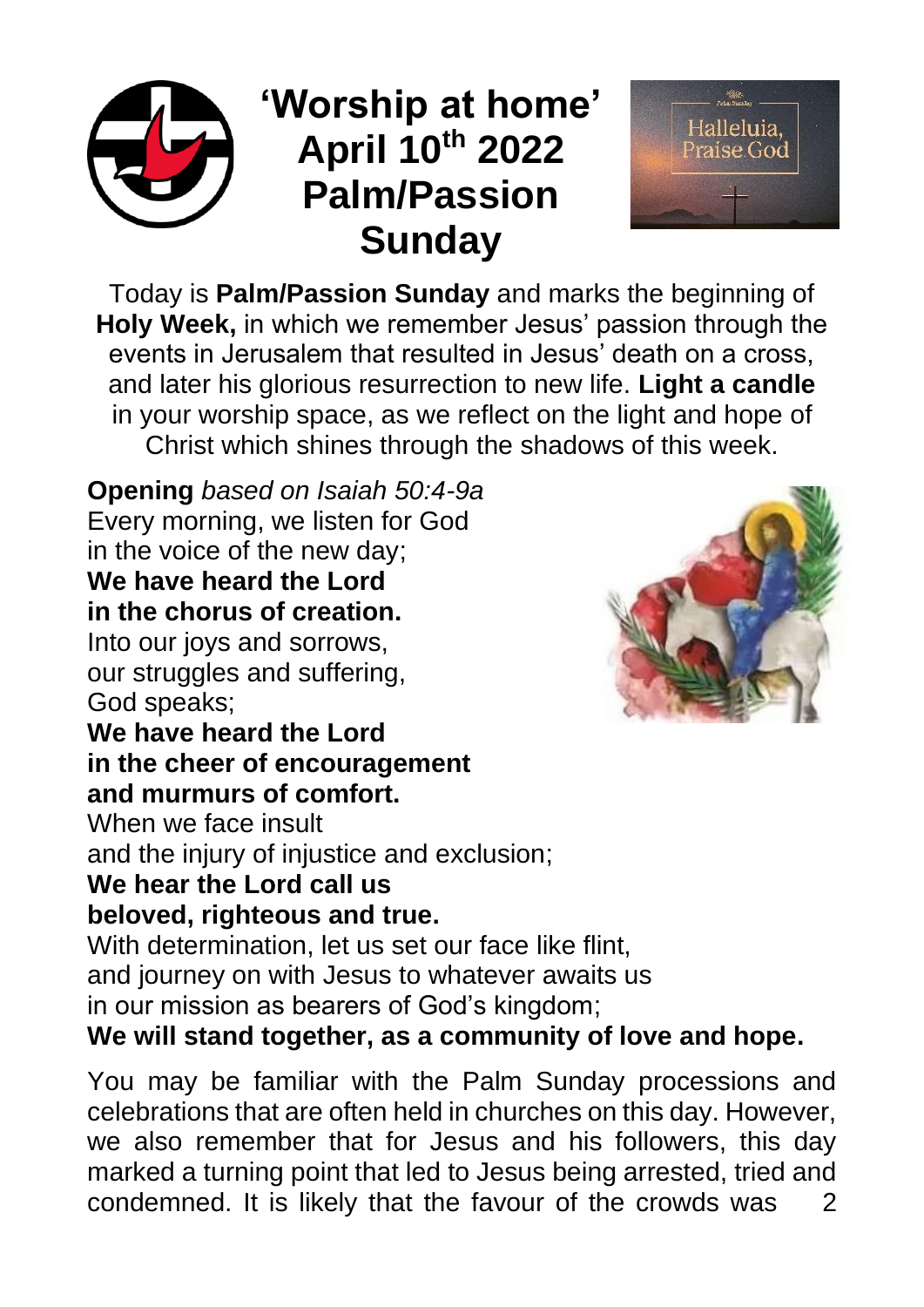too much for those in authority, who were threatened by Jesus' growing popularity and wanted him out of the way. For Jesus and his followers, perhaps this day was not such a celebration, but a step into the unknown. Palm Sunday is also called Passion Sunday, and in many congregations the focus turns to the events of Jesus' last week. In this context, the word *passion* comes from the Latin verb *patior, passus sum*; meaning "to suffer, bear, endure". From this also comes the words "patience" and "patient". Jesus, in courageous obedience, patiently endured.

We live in times of uncertainty. There is uncertainty about the pandemic and what might happen from here. There is uncertainty about global power struggles and politics and ensuing conflict. There is uncertainty about climate change and its long-term effects.

**How do you face times of uncertainty? Where do you find strength and courage? At such times, what do you learn about yourself? About your faith? About God?**



The gospel of Luke was written in a time of uncertainty, with disease, power struggles, politics and conflict. There was uncertainty about safety as a new religious community emerged, embracing both Jews and Gentiles. The writer of Luke and Acts seeks to give the church a new sense of Christian identity and mission at a crucial turning point.

#### **Times of unprecedented uncertainty test our faith.**

#### **Luke 19: 28-40**

*After Jesus said this, he went on in front of them toward Jerusalem. As he came near Bethphage and Bethany at the Mount of Olives, he sent two disciples ahead with these instructions: "Go to the* 

*village there ahead of you; as you go in, you will find a colt tied up that has never been ridden. Untie it and bring it here. If someone asks you why you are untying it, tell him that the Master needs 3*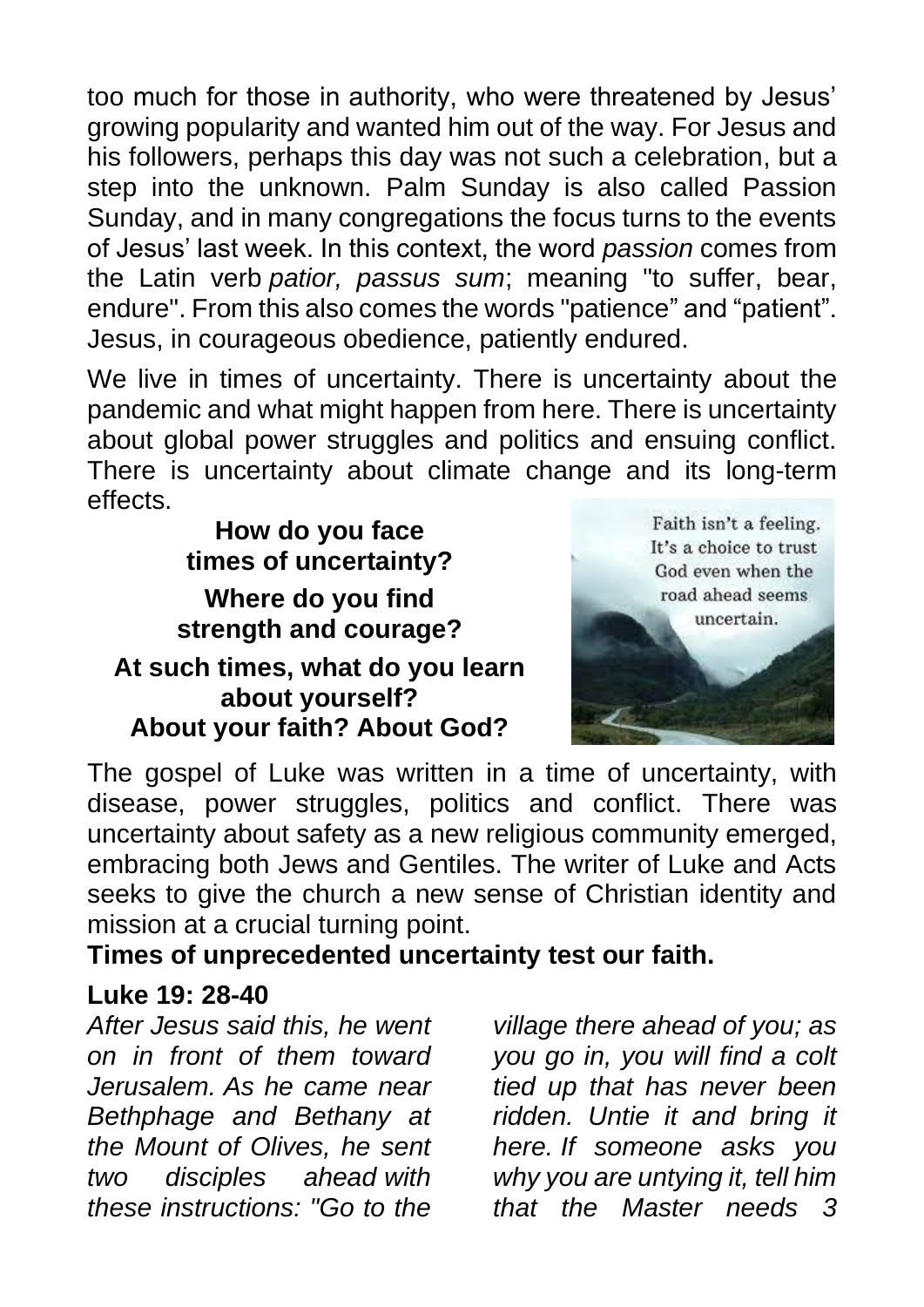*it." They went on their way and found everything just as Jesus had told them. As they were untying the colt, its owners said to them, "Why are you untying it?" "The Master needs it," they answered, and they took the colt to Jesus. Then they threw their cloaks over the animal and helped Jesus get on. As he rode on, people spread their cloaks on the road. When he came near Jerusalem, at the place where the road went down the Mount of Olives, the large* 



*crowd of his disciples began to thank God and praise him in loud voices for all the great things that they had seen: "God bless the king who comes in the name of the Lord! Peace in heaven and glory to God!" Then some of the Pharisees in the crowd spoke to Jesus. "Teacher," they said, "command your disciples to be quiet!" Jesus answered, "I tell you that if they keep quiet, the stones themselves will start shouting." Good News Bible*

Jesus entered Jerusalem amidst a number of uncertainties. We can imagine the uncertainty of the disciples, as Jesus sends them to bring an unridden colt. There was uncertainty about how he would be received as he rode into the city, and about what was to await him in the days to come. Yet Jesus

obediently and courageously trusted God. He entered willing to engage with the issues and the politics of the day, both within the Temple cult of his own religion and with the Roman occupying forces. The nature of his arrival was politically subversive and sure to attract attention of the Roman military.

> **When have you been called to show courageous obedience in the face of uncertainty?** *3*